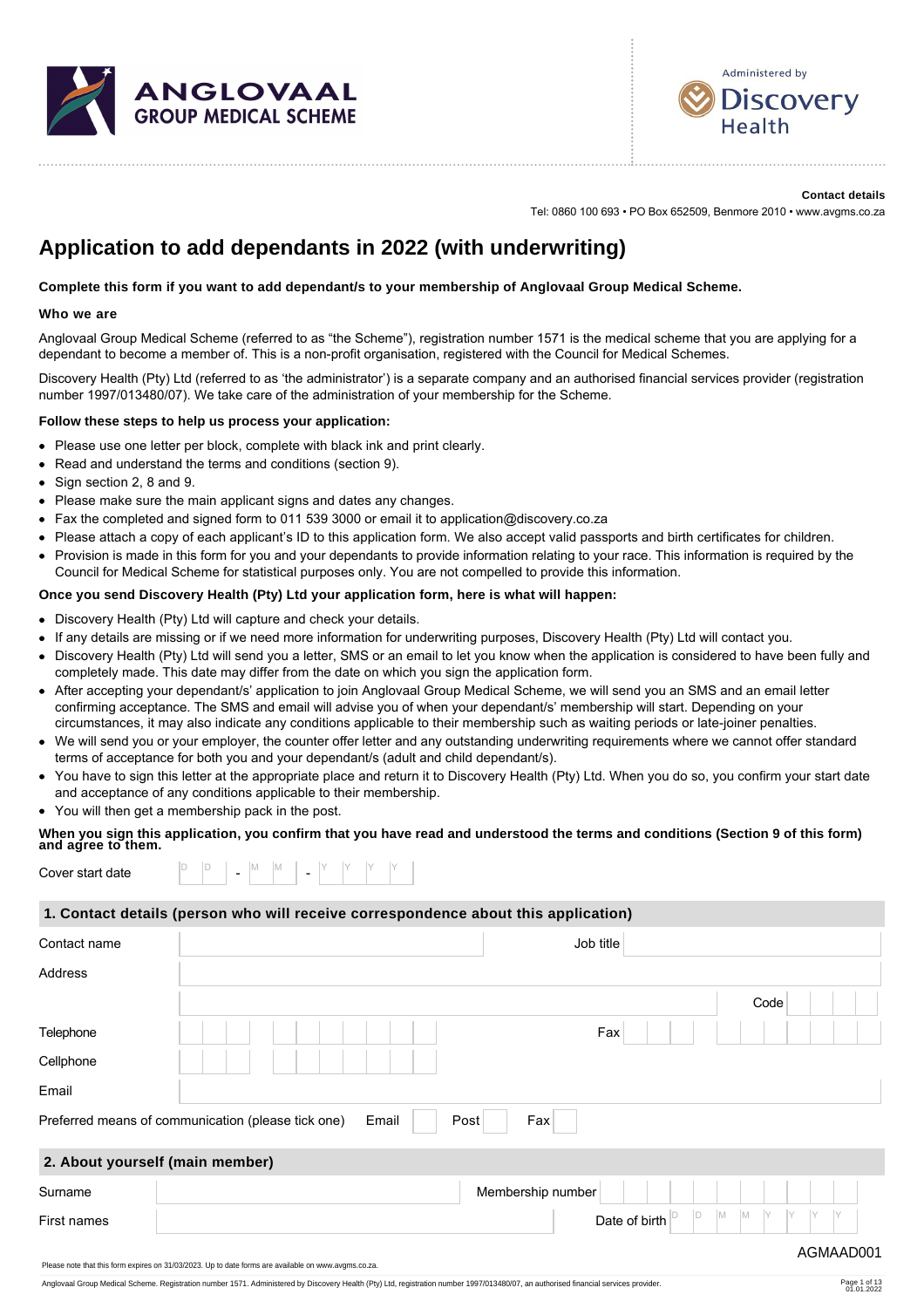|                                                                                                                                                                                                                                                                                                                                                                                                                                                                                                                                                                                                                                                                                                                                                                                                                            |         |   |   |          |          |          |  |              |         |         |       |      |                 |     |   |  | Code |  |  |  |
|----------------------------------------------------------------------------------------------------------------------------------------------------------------------------------------------------------------------------------------------------------------------------------------------------------------------------------------------------------------------------------------------------------------------------------------------------------------------------------------------------------------------------------------------------------------------------------------------------------------------------------------------------------------------------------------------------------------------------------------------------------------------------------------------------------------------------|---------|---|---|----------|----------|----------|--|--------------|---------|---------|-------|------|-----------------|-----|---|--|------|--|--|--|
| Telephone (H)                                                                                                                                                                                                                                                                                                                                                                                                                                                                                                                                                                                                                                                                                                                                                                                                              |         |   |   |          |          |          |  |              |         |         |       |      | (W)             |     |   |  |      |  |  |  |
| Cellphone                                                                                                                                                                                                                                                                                                                                                                                                                                                                                                                                                                                                                                                                                                                                                                                                                  |         |   |   |          |          |          |  |              |         |         |       |      | Fax             |     |   |  |      |  |  |  |
| Employer name                                                                                                                                                                                                                                                                                                                                                                                                                                                                                                                                                                                                                                                                                                                                                                                                              |         |   |   |          |          |          |  |              |         |         |       |      | Employer number |     |   |  |      |  |  |  |
|                                                                                                                                                                                                                                                                                                                                                                                                                                                                                                                                                                                                                                                                                                                                                                                                                            |         |   |   |          |          |          |  |              |         |         |       |      |                 |     |   |  |      |  |  |  |
| 3. About your spouse or partner (if applying for cover)                                                                                                                                                                                                                                                                                                                                                                                                                                                                                                                                                                                                                                                                                                                                                                    |         |   |   |          |          |          |  |              |         |         |       |      |                 |     |   |  |      |  |  |  |
| Title                                                                                                                                                                                                                                                                                                                                                                                                                                                                                                                                                                                                                                                                                                                                                                                                                      |         |   |   |          |          | Initials |  |              |         | Surname |       |      |                 |     |   |  |      |  |  |  |
| First name(s)<br>(as per ID document)                                                                                                                                                                                                                                                                                                                                                                                                                                                                                                                                                                                                                                                                                                                                                                                      |         |   |   |          |          |          |  |              |         |         |       |      |                 |     |   |  |      |  |  |  |
| Preferred name                                                                                                                                                                                                                                                                                                                                                                                                                                                                                                                                                                                                                                                                                                                                                                                                             |         |   |   |          |          |          |  |              | Gender  | M       | F     |      |                 |     |   |  |      |  |  |  |
| Race                                                                                                                                                                                                                                                                                                                                                                                                                                                                                                                                                                                                                                                                                                                                                                                                                       | African |   |   |          | Coloured |          |  | Indian/Asian |         |         | White |      | Other           |     |   |  |      |  |  |  |
| You are not compelled to provide this information. The scheme is required by the Council for Medical Schemes to collect this data and it will be<br>used for statistical purposes.                                                                                                                                                                                                                                                                                                                                                                                                                                                                                                                                                                                                                                         |         |   |   |          |          |          |  |              |         |         |       |      |                 |     |   |  |      |  |  |  |
| Do not want to disclose.                                                                                                                                                                                                                                                                                                                                                                                                                                                                                                                                                                                                                                                                                                                                                                                                   |         |   |   |          |          |          |  |              |         |         |       |      |                 |     |   |  |      |  |  |  |
| Date of birth                                                                                                                                                                                                                                                                                                                                                                                                                                                                                                                                                                                                                                                                                                                                                                                                              | D       | D | M |          |          |          |  |              |         |         |       |      |                 |     |   |  |      |  |  |  |
| Marital status                                                                                                                                                                                                                                                                                                                                                                                                                                                                                                                                                                                                                                                                                                                                                                                                             | Married |   |   |          | Single   |          |  | Divorced     |         | Widowed |       |      |                 |     |   |  |      |  |  |  |
| ID or passport number                                                                                                                                                                                                                                                                                                                                                                                                                                                                                                                                                                                                                                                                                                                                                                                                      |         |   |   |          |          |          |  |              |         |         |       |      |                 |     |   |  |      |  |  |  |
| Country of issue                                                                                                                                                                                                                                                                                                                                                                                                                                                                                                                                                                                                                                                                                                                                                                                                           |         |   |   |          |          |          |  |              |         |         |       |      |                 |     |   |  |      |  |  |  |
| Telephone (H)                                                                                                                                                                                                                                                                                                                                                                                                                                                                                                                                                                                                                                                                                                                                                                                                              |         |   |   |          |          |          |  |              |         |         |       |      |                 | (W) |   |  |      |  |  |  |
| Cellphone                                                                                                                                                                                                                                                                                                                                                                                                                                                                                                                                                                                                                                                                                                                                                                                                                  |         |   |   |          |          |          |  |              |         |         |       |      |                 | Fax |   |  |      |  |  |  |
| Email                                                                                                                                                                                                                                                                                                                                                                                                                                                                                                                                                                                                                                                                                                                                                                                                                      |         |   |   |          |          |          |  |              |         |         |       |      |                 |     |   |  |      |  |  |  |
| Date of marriage to main applicant (where applicable). Please attach a copy of an official marriage certificate.                                                                                                                                                                                                                                                                                                                                                                                                                                                                                                                                                                                                                                                                                                           |         |   |   |          |          |          |  |              |         |         |       |      |                 |     |   |  |      |  |  |  |
| If you are not legally married and you cannot give us a marriage certificate, you have to complete the following section in full.<br>We declare we are in a long-term, committed relationship that is like a marriage and that we live together at the same residence. We understand<br>that by signing this declaration, we agree to tell the Scheme about any change to the status of our relationship or any change to our living<br>arrangements, such as separation. We further understand that if the information we give about our relationship or residency is false in any way,<br>the Scheme reserves the right to end both our memberships. If both parties have not signed and dated the below section, we will halt the<br>application process until we receive the section signed and dated by both parties. |         |   |   |          |          |          |  |              |         |         |       |      |                 |     |   |  |      |  |  |  |
| How long have you and your partner been in a relationship that is like a marriage?<br>Signature of main<br>applicant                                                                                                                                                                                                                                                                                                                                                                                                                                                                                                                                                                                                                                                                                                       |         |   |   |          |          |          |  |              |         |         |       | Date |                 |     |   |  |      |  |  |  |
| Signature of partner                                                                                                                                                                                                                                                                                                                                                                                                                                                                                                                                                                                                                                                                                                                                                                                                       |         |   |   |          |          |          |  |              |         |         |       | Date |                 |     |   |  |      |  |  |  |
|                                                                                                                                                                                                                                                                                                                                                                                                                                                                                                                                                                                                                                                                                                                                                                                                                            |         |   |   |          |          |          |  |              |         |         |       |      |                 |     |   |  |      |  |  |  |
|                                                                                                                                                                                                                                                                                                                                                                                                                                                                                                                                                                                                                                                                                                                                                                                                                            |         |   |   |          |          |          |  |              |         |         |       |      |                 |     |   |  |      |  |  |  |
|                                                                                                                                                                                                                                                                                                                                                                                                                                                                                                                                                                                                                                                                                                                                                                                                                            |         |   |   | Initials |          |          |  |              | Surname |         |       |      |                 |     |   |  |      |  |  |  |
|                                                                                                                                                                                                                                                                                                                                                                                                                                                                                                                                                                                                                                                                                                                                                                                                                            |         |   |   |          |          |          |  |              |         |         |       |      |                 |     |   |  |      |  |  |  |
|                                                                                                                                                                                                                                                                                                                                                                                                                                                                                                                                                                                                                                                                                                                                                                                                                            |         |   |   |          |          |          |  |              |         |         |       |      | Gender M        |     | F |  |      |  |  |  |
| 4. About your dependants (only complete if applying for cover)<br>Dependant 1<br>Title<br>First names<br>Preferred name<br>Race                                                                                                                                                                                                                                                                                                                                                                                                                                                                                                                                                                                                                                                                                            | African |   |   |          | Coloured |          |  | Indian/Asian |         |         | White |      | Other           |     |   |  |      |  |  |  |

Page 2 of 13<br>01.01.2022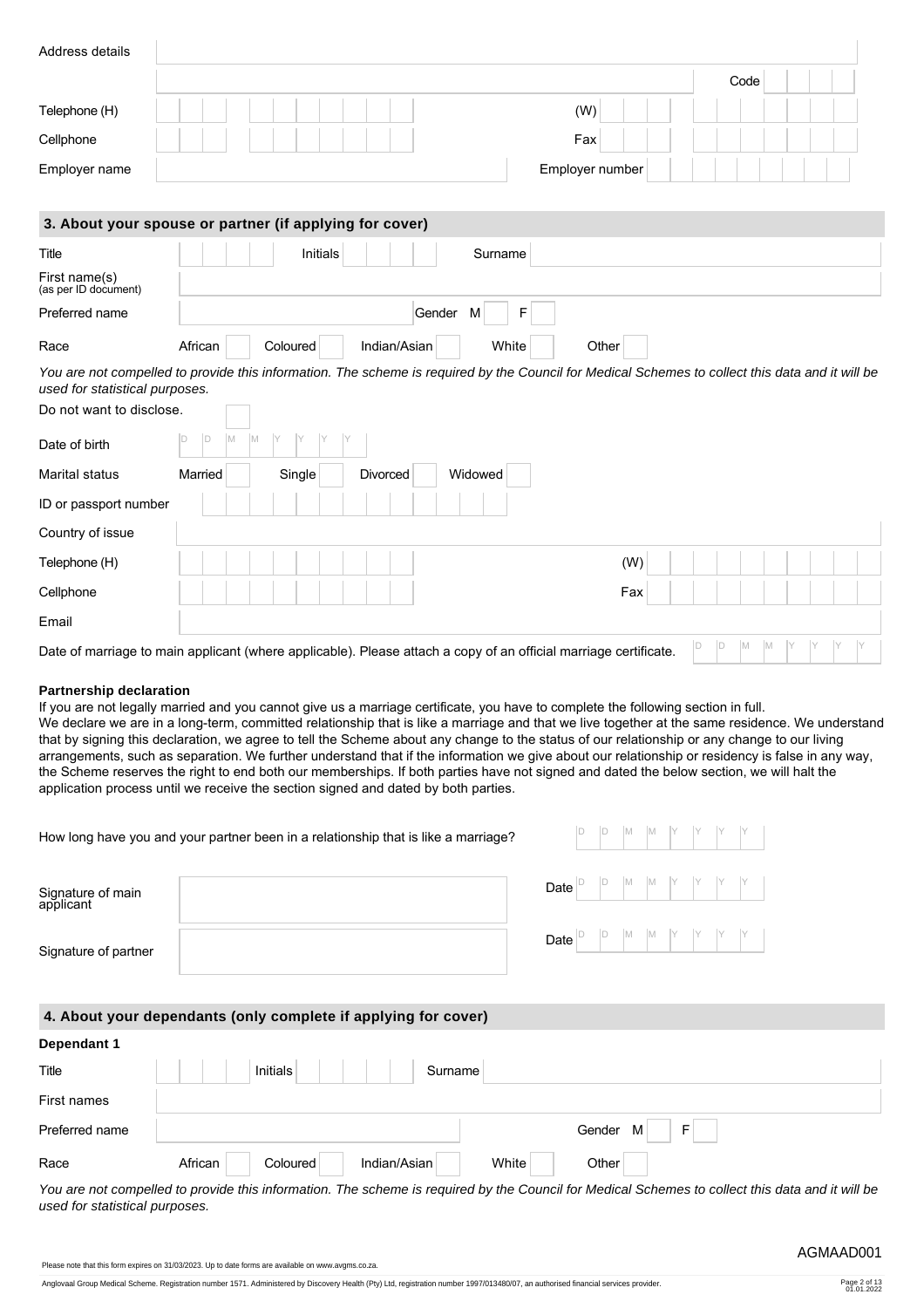| Do not want to disclose.                                                                                                                                                           |
|------------------------------------------------------------------------------------------------------------------------------------------------------------------------------------|
| M<br>M<br>ID<br>Date of birth                                                                                                                                                      |
| Relationship to main member (for example, mother, child)                                                                                                                           |
| ID or passport number<br>Country of issue                                                                                                                                          |
| If your dependant is 21 years and older, are they:                                                                                                                                 |
| Married?<br>Financially dependent on you?<br>Yes<br>No<br>No<br>Yes                                                                                                                |
| A full-time student?<br>Yes<br>No<br>Disabled?<br>Yes<br>No                                                                                                                        |
| Does your dependant earn an income?<br>Yes<br>No                                                                                                                                   |
| How much does your dependant earn each month?<br>R                                                                                                                                 |
| Dependant 2                                                                                                                                                                        |
| Initials<br>Surname<br>Title                                                                                                                                                       |
| First names                                                                                                                                                                        |
| Gender M<br>F<br>Preferred name                                                                                                                                                    |
| African<br>Indian / Asian<br>White<br>Race<br>Coloured<br>Other                                                                                                                    |
| You are not compelled to provide this information. The scheme is required by the Council for Medical Schemes to collect this data and it will be<br>used for statistical purposes. |
| Do not want to disclose                                                                                                                                                            |
| M<br>D<br>M<br>Date of birth                                                                                                                                                       |
| Relationship to main member (for example, mother, child)                                                                                                                           |
| ID or passport number<br>Country of issue                                                                                                                                          |
| If your dependant is 21 years and older, are they:                                                                                                                                 |
| Married?<br>Financially dependent on you?<br>No<br>Yes<br>Yes<br>No                                                                                                                |
| A full-time student?<br>Yes<br>No<br>Disabled?<br>Yes<br>No                                                                                                                        |
| Does your dependant earn an income?<br>Yes<br>No.                                                                                                                                  |
| How much does your dependant earn each month?<br>R                                                                                                                                 |
| Dependant 3                                                                                                                                                                        |
| Initials<br>Surname<br>Title                                                                                                                                                       |
| First names                                                                                                                                                                        |
| F<br>Preferred name<br>Gender M                                                                                                                                                    |
| Indian/Asian<br>White<br>African<br>Coloured<br>Other<br>Race                                                                                                                      |
| You are not compelled to provide this information. The scheme is required by the Council for Medical Schemes to collect this data and it will be<br>used for statistical purposes. |
| Do not want to disclose                                                                                                                                                            |
| IM.<br>D<br>IМ<br>Date of birth                                                                                                                                                    |
| Relationship to main member (for example, mother, child)                                                                                                                           |
| ID or passport number<br>Country of issue                                                                                                                                          |

If your dependant is 21 years and older, are they:

Please note that this form expires on 31/03/2023. Up to date forms are available on www.avgms.co.za.

Anglovaal Group Medical Scheme. Registration number 1571. Administered by Discovery Health (Pty) Ltd, registration number 1997/013480/07, an authorised financial services provider. Page 3 of 13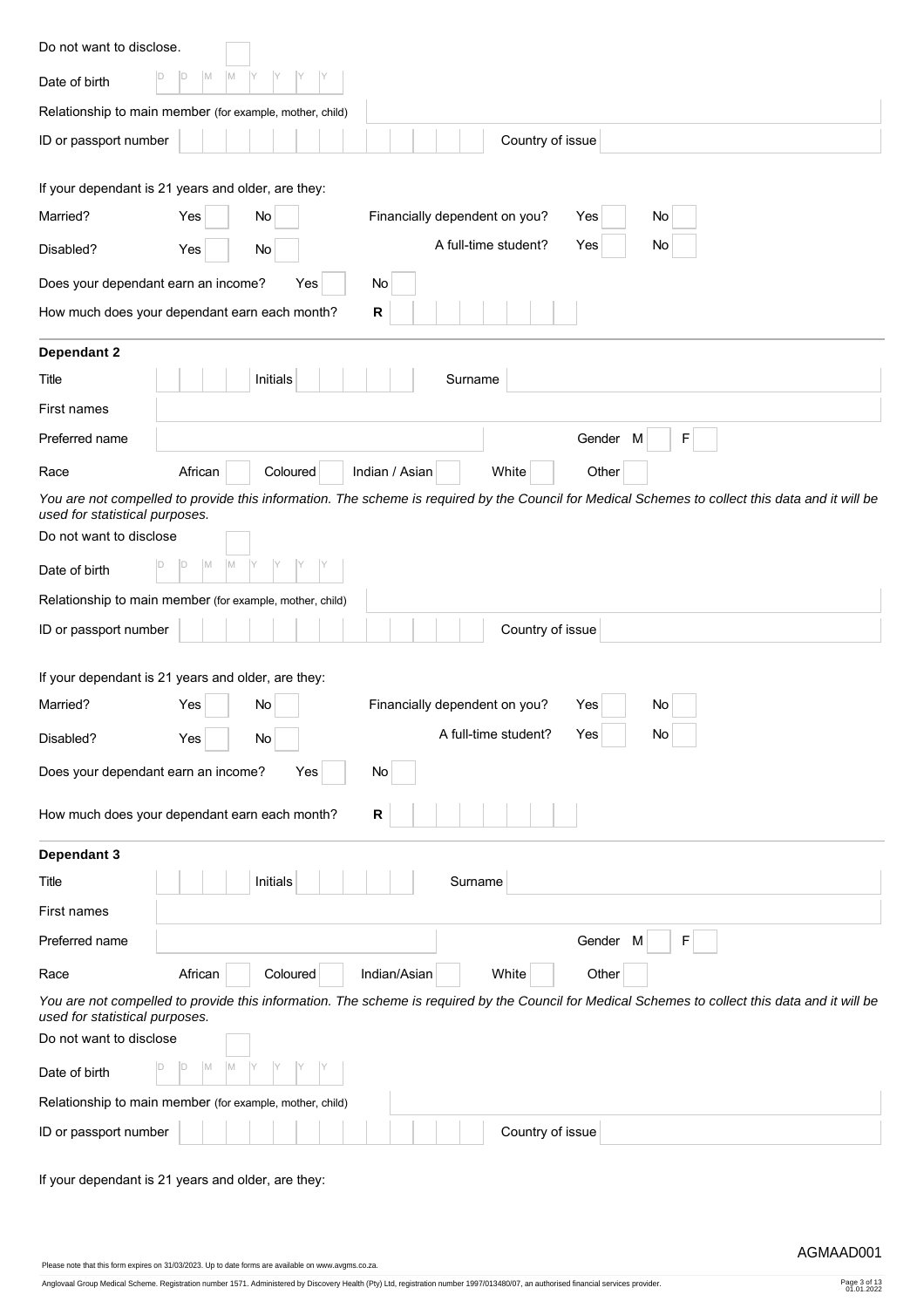| Married?                                      | Yes  | <b>No</b> | Financially dependent on you? | Yes | No. |
|-----------------------------------------------|------|-----------|-------------------------------|-----|-----|
| Disabled?                                     | Yes⊤ | No.       | A full-time student?          | Yes | No. |
| Does your dependant earn an income?           |      | Yes       | No.                           |     |     |
| How much does your dependant earn each month? |      |           | R                             |     |     |

### **5. Your employer warranty**

Please make sure your employer completes this section of the application form.

- 1. We warrant that the member detailed in section 1 of this application form is an employee of our organisation.
- 2. The Scheme may bill us for the amount due in respect of this dependant in the same manner as for other Anglovaal Group Medical Scheme members we employ.

| Authorised signatories |  |  |
|------------------------|--|--|
| Names                  |  |  |
| Designations           |  |  |

### **6. Previous medical scheme details**

Please give us the details of all registered South African medical schemes, the dependant/s you want to add, previously belonged to. We will use this information to determine if we need to apply any waiting periods, late-joiner penalty fees, or both. Please give us proof in the form of a membership certificate.

|  |  | If any of your dependants applying for cover belonged to different medical schemes, please complete below: |  |  |  |
|--|--|------------------------------------------------------------------------------------------------------------|--|--|--|

| <b>Dependant</b> | <b>Scheme name</b> |              | <b>Start date</b> |          |     |     |     |     |              |          | End date if already |           |     |     |              |              | Are they still |    | <b>Reason for leaving</b> |
|------------------|--------------------|--------------|-------------------|----------|-----|-----|-----|-----|--------------|----------|---------------------|-----------|-----|-----|--------------|--------------|----------------|----|---------------------------|
| name             |                    |              |                   |          |     |     |     |     |              | resigned |                     |           |     |     |              |              | a member?      |    |                           |
|                  |                    | $\mathsf{D}$ | IM.               | IM.      | IY  | IY  | IY  | Y   | D            | ID.      | IM.                 | M         | IY. | IY. | IY           | - Y          | Yes            | No |                           |
|                  |                    | ID.          | M                 | M        | IY. | IY  | IY. | IY  | ID           | ID       | M                   | M         | IY. | IY. | <sup>Y</sup> | Y            | Yes            | No |                           |
|                  |                    | <b>D</b>     | M                 | M        | IY  | IY  | IY  | IY  | ID           | ID.      | M                   | M         | İΥ  | IY  | IY           | IY           | Yes            | No |                           |
|                  |                    | $\mathsf{D}$ | M                 | IM.      | IY. | IY. | IY. | IY  | D            | D        | M                   | M         | IY  | IY. | IY           | IY           | Yes            | No |                           |
|                  |                    | ID.          | M                 | <b>M</b> | IY  | IY  | IY. | IY. | ÍD.          | ID       | M                   | M         | IY. | IY. | Y            | <sup>Y</sup> | Yes            | No |                           |
|                  |                    | ID           | M                 | M        | IY. | IY  | IY  | IY. | D            | ID.      | M                   | M         | İΥ  | IY  | IY.          | IY           | Yes            | No |                           |
|                  |                    | D            | IM.               | IM.      | IY. | IY. | IY. | IY. | ID           | D        | M                   | <b>M</b>  | IY  | IY  | IY           | IY           | Yes            | No |                           |
|                  |                    | ID           | IM.               | IM.      | IY  | IY  | IY  | IY  | $\mathsf{D}$ | <b>D</b> | M                   | <b>IM</b> | IY  | IY  | Y            | IY           | Yes            | No |                           |

### **7. Your health questions**

Have you or **any dependant** in this application **ever** experienced, been treated for, or are you currently suffering from any of the following symptoms, conditions or disorders? We have listed some examples of conditions, symptoms or disorders under each question. These are only examples and not the full list of conditions, symptoms or disorders. Please include congenital abnormalities.

We use this information only for lawful purposes, for example, enabling us and our administrator to process your application and to optimally administer your membership, to verify whether the information you provide on this application form is true and complete, to provide you with customized information relevant to your health status, to develop disease management programs for specific conditions, to review and enhance Scheme benefits, to improve Scheme's financial modeling,to assist the Scheme to better assess and mitigate its risk and other beneficial uses. A condition specific waiting period will only be imposed on your membership if you or your dependant received or were recommended any medical advice, diagnosis, care or treatment within a within a 12-month period ending on the date on which this application is considered to be fully and properly made.

**Please take note that if you have any symptom or condition not listed in the questions below, you should highlight and provide full details of this symptom or condition in response to question 9.18 below.** Indication of existing medical conditions on this application does not automatically enroll you/your dependants onto the Scheme's Disease Management programme. For more information with regards to the Schemes disease management enrollment visit www.avgms.co.za.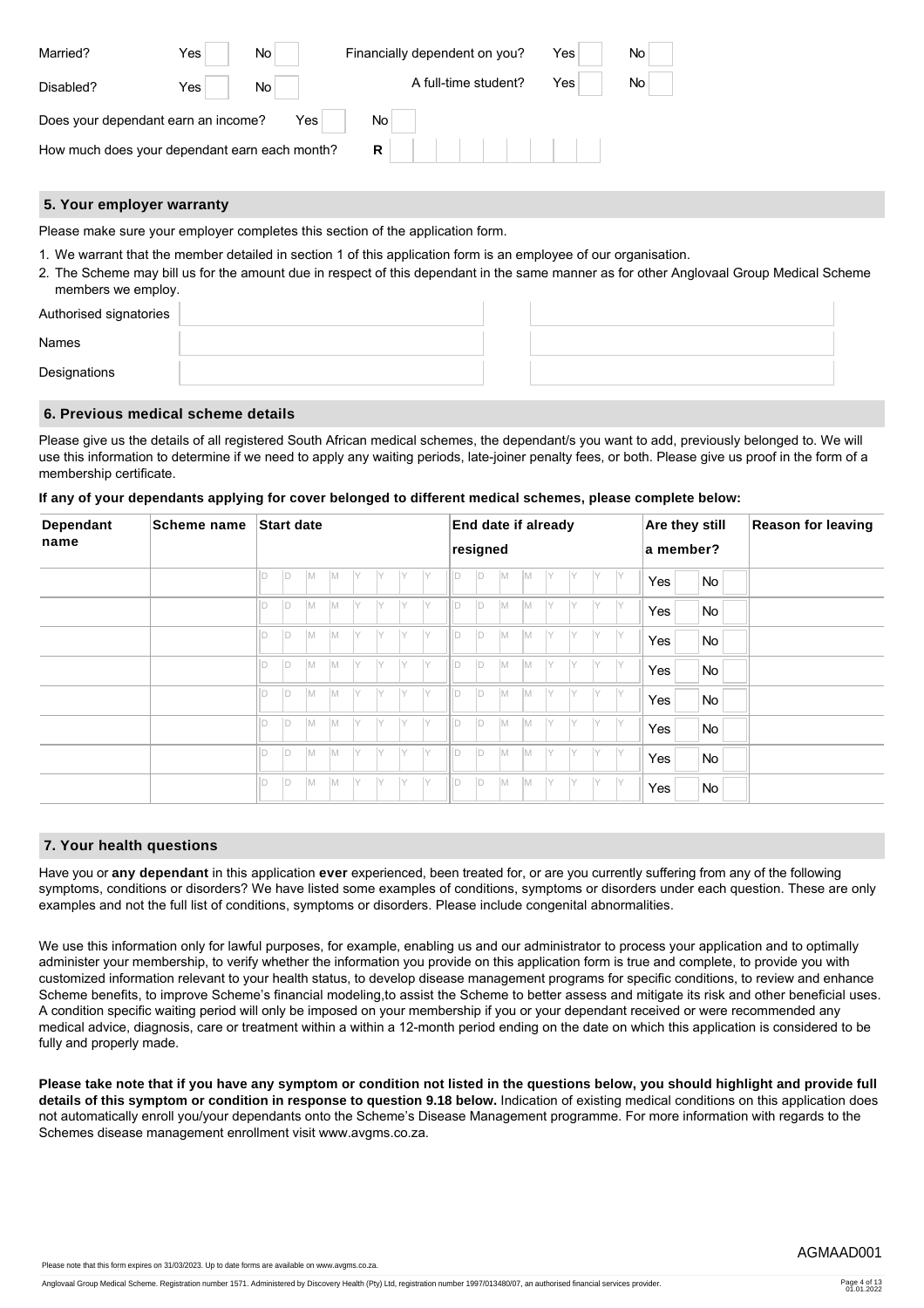### **7.2 Heart and circulation conditions Yes No**

Example: chest pain, palpitations, shortness of breath, coronary heart disease, angina, heart attack, arrhythmia, high blood pressure (hypertension), cardiomyopathy, valvular heart disease or heart valve replacement, rheumatic fever, high cholesterol, previous heart surgery, stents, pacemaker, any autoimmune conditions, any congenital conditions, peripheral vascular disease.

| name | diagnosis | Patient Symptoms/Medical Date first diagnosed/<br>symptoms | Date of last symptoms,<br>consultations and/or<br>hospitalisation | Medication<br>used for this<br>$ $ condition<br>and dosage | Date of last treatment taken |  |  |  |  |  |  |  |  |  |
|------|-----------|------------------------------------------------------------|-------------------------------------------------------------------|------------------------------------------------------------|------------------------------|--|--|--|--|--|--|--|--|--|
|      |           | IM.                                                        | IIID                                                              |                                                            |                              |  |  |  |  |  |  |  |  |  |
|      |           | IM.<br>IV<br>IY                                            | IV<br>IV<br>IM.                                                   |                                                            | IV                           |  |  |  |  |  |  |  |  |  |

### **7.3 Gynaecological and obstetrics conditions Yes No**

Example: abnormal Pap smear results, abnormal menstrual bleeding, endometriosis, miscarriage, polycystic ovarian syndrome, infertility, ectopic pregnancy, missed periods, ovarian cyst, any autoimmune conditions, any congenital conditions.

| name | diagnosis | Patient Symptoms/Medical Date first diagnosed/<br>symptoms | Date of last symptoms,<br><b>consultations and/or</b><br>hospitalisation | Medication<br>used for this<br>$ $ condition<br>and dosage | Date of last treatment taken |  |  |  |  |  |  |  |  |  |
|------|-----------|------------------------------------------------------------|--------------------------------------------------------------------------|------------------------------------------------------------|------------------------------|--|--|--|--|--|--|--|--|--|
|      |           | <b>IM</b><br>IY                                            | IY<br>IM.<br>'M                                                          |                                                            |                              |  |  |  |  |  |  |  |  |  |
|      |           | IV                                                         | IM.                                                                      |                                                            | ID<br>IM.                    |  |  |  |  |  |  |  |  |  |

|      | 7.4 Are you or any of your dependants pregnant or undergoing treatment/investigation for pregnancy? |  |          |  |  |  |                                                                                                                                    |     |  |  |  |  |  |  |                              |   | Yes i |  | No |  |
|------|-----------------------------------------------------------------------------------------------------|--|----------|--|--|--|------------------------------------------------------------------------------------------------------------------------------------|-----|--|--|--|--|--|--|------------------------------|---|-------|--|----|--|
| name | Patient Symptoms/Medical Date first diagnosed/<br>diagnosis                                         |  | symptoms |  |  |  | Date of last symptoms,<br>Medication<br>consultations and/or<br>used for this<br>hospitalisation<br><b>condition</b><br>and dosage |     |  |  |  |  |  |  | Date of last treatment taken |   |       |  |    |  |
|      |                                                                                                     |  |          |  |  |  | M                                                                                                                                  | IM. |  |  |  |  |  |  | M                            | M |       |  |    |  |
|      |                                                                                                     |  |          |  |  |  | M                                                                                                                                  | IM. |  |  |  |  |  |  | М                            |   |       |  |    |  |

### **7.5 Mental health Yes No**

Example: mood disorders (depression, bipolar disorder), anxiety disorders, schizophrenia, personality disorders, sleeping disorders (i.e. narcolepsy), eating disorders, Alzheimer's disease, dementia, attention deficit-hyperactivity disorder, drug and/or alcohol abuse or rehabilitation, suicide attempt, Post Traumatic Stress Disorders, counselling and any other psychological conditions, any autoimmune conditions, any congenital conditions.

|      |            | Patient Symptoms/Medical Date first diagnosed/ | Date of last symptoms, | <b>Medication</b>     | Date of last treatment taken |
|------|------------|------------------------------------------------|------------------------|-----------------------|------------------------------|
| name | ∣diagnosis | symptoms                                       | consultations and/or   | $\vert$ used for this |                              |
|      |            |                                                | $ $ hospitalisation    | condition             |                              |

Please note that this form expires on 31/03/2023. Up to date forms are available on www.avgms.co.za.

# **7.1 Tumours, growths and disorders of the skin Yes No**

Example: abnormal Pap smear results, skin lesions, eczema, psoriasis, breast disease, non-cancerous tumours, cancerous tumours, cancer of any organ, fibrocystic breast disease, fibroadenoma, lump in breast, abnormal mammogram result, abnormal PSA (prostate specific antigen) result, or other skin conditions abscess, any autoimmune conditions, any congenital conditions.

| <b>Patient</b><br>name | diagnosis | Symptoms/Medical Date first diagnosed/<br>symptoms | Date of last symptoms,<br>consultations and/or<br>hospitalisation | Medicine<br>used for<br>this<br>condition<br>and dosage | Date of last treatment taken     |
|------------------------|-----------|----------------------------------------------------|-------------------------------------------------------------------|---------------------------------------------------------|----------------------------------|
|                        |           | IM.<br>ID<br>IM.                                   | M<br>IM.                                                          |                                                         |                                  |
|                        |           | IM.<br>IV<br>ΙM                                    | <b>IM</b>                                                         |                                                         | $\vee$<br>$\vee$<br>$\checkmark$ |



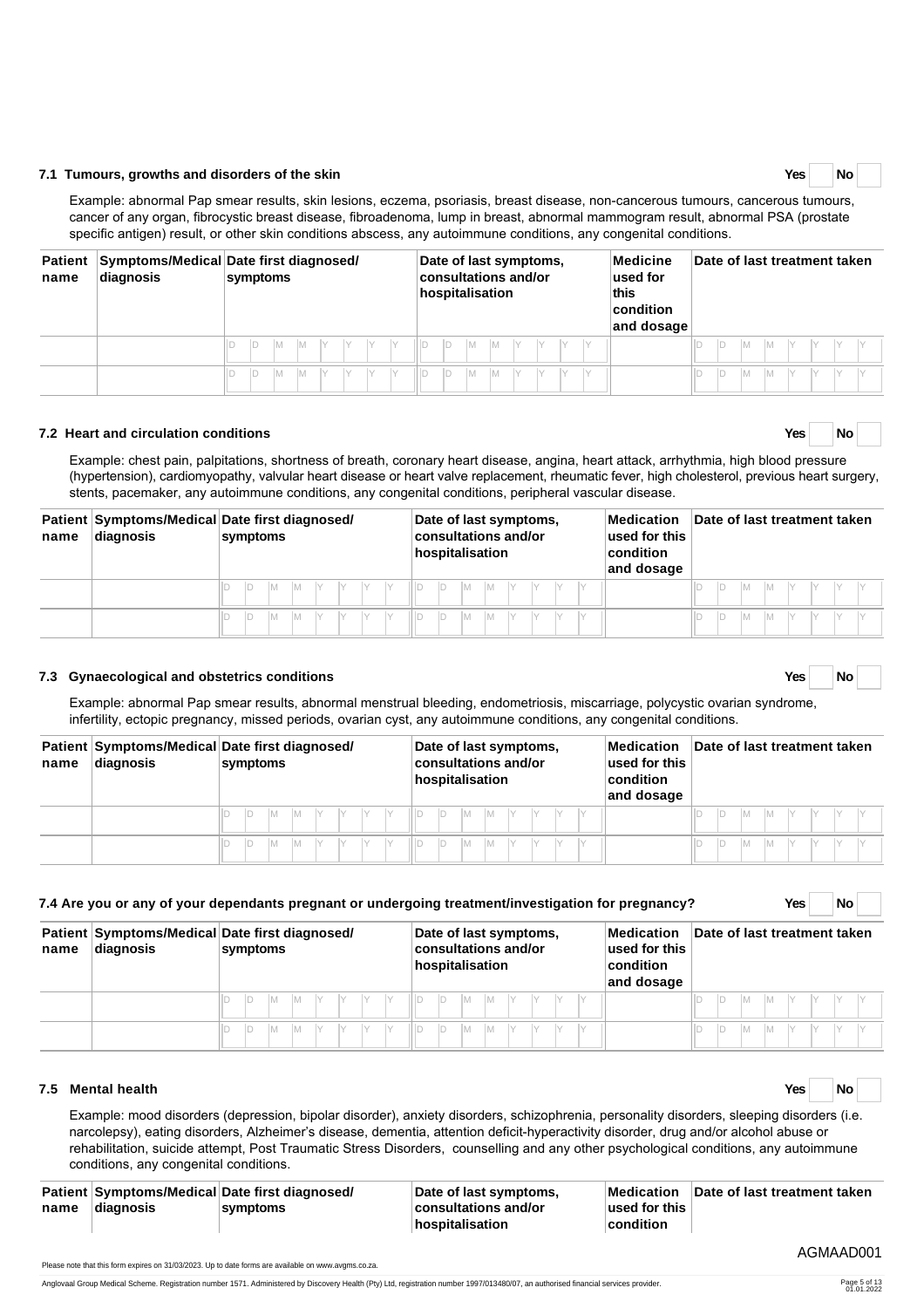|  |          |   |     |     |     |           |     |    |     |       |  |        |            | and dosage |   |    |     |         |             |            |  |
|--|----------|---|-----|-----|-----|-----------|-----|----|-----|-------|--|--------|------------|------------|---|----|-----|---------|-------------|------------|--|
|  | In.<br>⊢ | ⊢ | IM. | IM. | IV  | $\lambda$ | ΠD  | D  | IM. | . IVI |  | $\sim$ | $\sqrt{2}$ |            | ◡ | ιυ | IM. | $-19.1$ | <b>1. J</b> | $\sqrt{ }$ |  |
|  | l m<br>◡ | ⊢ | IM. | M   | IV. | $\sqrt{}$ | IID | ID | IM. | IVI.  |  | $\sim$ | $\lambda$  |            | ⊢ | ïυ | IM. | IV I    |             | M          |  |

### **7.6 Metabolic or endocrine conditions Yes No**

Example: diabetes mellitus (high blood sugar), diabetes insipidus, thyroid disease, Addison's disease, Cushing's syndrome, metabolic syndrome, parathyroid disease, Paget's disease, osteoporosis, growth deficiency, metabolic disorders, Conn's syndrome, any autoimmune conditions, any congenital conditions.

| name | diagnosis | Patient Symptoms/Medical Date first diagnosed/<br>symptoms | Date of last symptoms,<br><b>consultations and/or</b><br>hospitalisation | Medication<br>used for this<br>condition<br>and dosage | Date of last treatment taken |
|------|-----------|------------------------------------------------------------|--------------------------------------------------------------------------|--------------------------------------------------------|------------------------------|
|      |           | IY.<br>IY .<br>'M                                          | IY .<br>١M<br>M                                                          |                                                        |                              |
|      |           |                                                            | V<br>M                                                                   |                                                        | IV.<br>IM.                   |

### **7.7 Abdominal conditions Yes No**

Example: hepatitis, cirrhosis, portal hypertension, liver disease, liver failure, pancreatitis, cystic fibrosis, gall bladder/stones, GORD (reflux), heartburn, oesophageal disease, hernias, gastritis, ulcers, malabsorption, ulcerative colitis, diverticulitis, Irritable Bowel Syndrome (IBS), Hemorrhoids, long standing constipation/diarrhea, ongoing abdominal pain, ascites (fluid in the abdomen), any autoimmune conditions, any congenital conditions.

| <b>Patient</b><br>name | diagnosis | Symptoms/Medical Date first diagnosed/<br>symptoms | Date of last symptoms,<br><b>consultations and/or</b><br>hospitalisation | Medicine<br>$ $ used for<br>this<br>$ $ condition<br>and dosage | Date of last treatment taken |
|------------------------|-----------|----------------------------------------------------|--------------------------------------------------------------------------|-----------------------------------------------------------------|------------------------------|
|                        |           | IM.                                                | ID<br>$ Y $ $ Y $<br>IY<br>IM.<br>1M                                     |                                                                 | ID<br>M                      |
|                        |           | Iм                                                 | D<br>IY.<br>ΙM<br>IМ                                                     |                                                                 | ID<br>M                      |

### **7.8 Brain and nerve conditions Yes No**

Example: stroke, epilepsy, seizures , multiple sclerosis, motor neuron disease, myasthenia gravis, migraine, other chronic headaches, Parkinson's disease, paraplegia, hemiplegia, quadriplegia, spinal cord injury, hydrocephalus, brain shunt (VP shunt), Intellectual disability, CVA, bleeding on the brain, any autoimmune conditions, any congenital conditions, down's syndrome.

| name | diagnosis | Patient Symptoms/Medical Date first diagnosed/<br>symptoms | Date of last symptoms,<br><b>consultations and/or</b><br>hospitalisation | Medication<br>used for this<br>$ $ condition<br>and dosage | Date of last treatment taken |  |  |  |
|------|-----------|------------------------------------------------------------|--------------------------------------------------------------------------|------------------------------------------------------------|------------------------------|--|--|--|
|      |           | $ Y $ $ Y $ $ Y $<br>M                                     | $M \quad Y \quad Y$<br>$\parallel$ D<br>IM.                              |                                                            | M<br><b>IM</b>               |  |  |  |
|      |           | <b>IM</b><br>Y Y                                           | IIID<br>IY<br>IY<br><b>M</b><br>IV<br>IM.                                |                                                            | IM.<br>IM.<br>IY.            |  |  |  |

### **7.9 Breathing and respiratory conditions Yes No**

Example: asthma, chronic obstructive pulmonary disease, bronchiectasis, tuberculosis, bronchitis or emphysema, cystic fibrosis, sarcoidosis, pneumonia, interstitial lung disease-chronic cough > 3months, any autoimmune conditions, any congenital conditions.

| name | diagnosis | Patient Symptoms/Medical Date first diagnosed/<br>symptoms | Date of last symptoms,<br>consultations and/or<br>hospitalisation | Medication<br>used for this<br>condition<br>and dosage | Date of last treatment taken |
|------|-----------|------------------------------------------------------------|-------------------------------------------------------------------|--------------------------------------------------------|------------------------------|
|      |           |                                                            |                                                                   |                                                        |                              |
|      |           | Iv<br>M                                                    | Iм<br>M                                                           |                                                        |                              |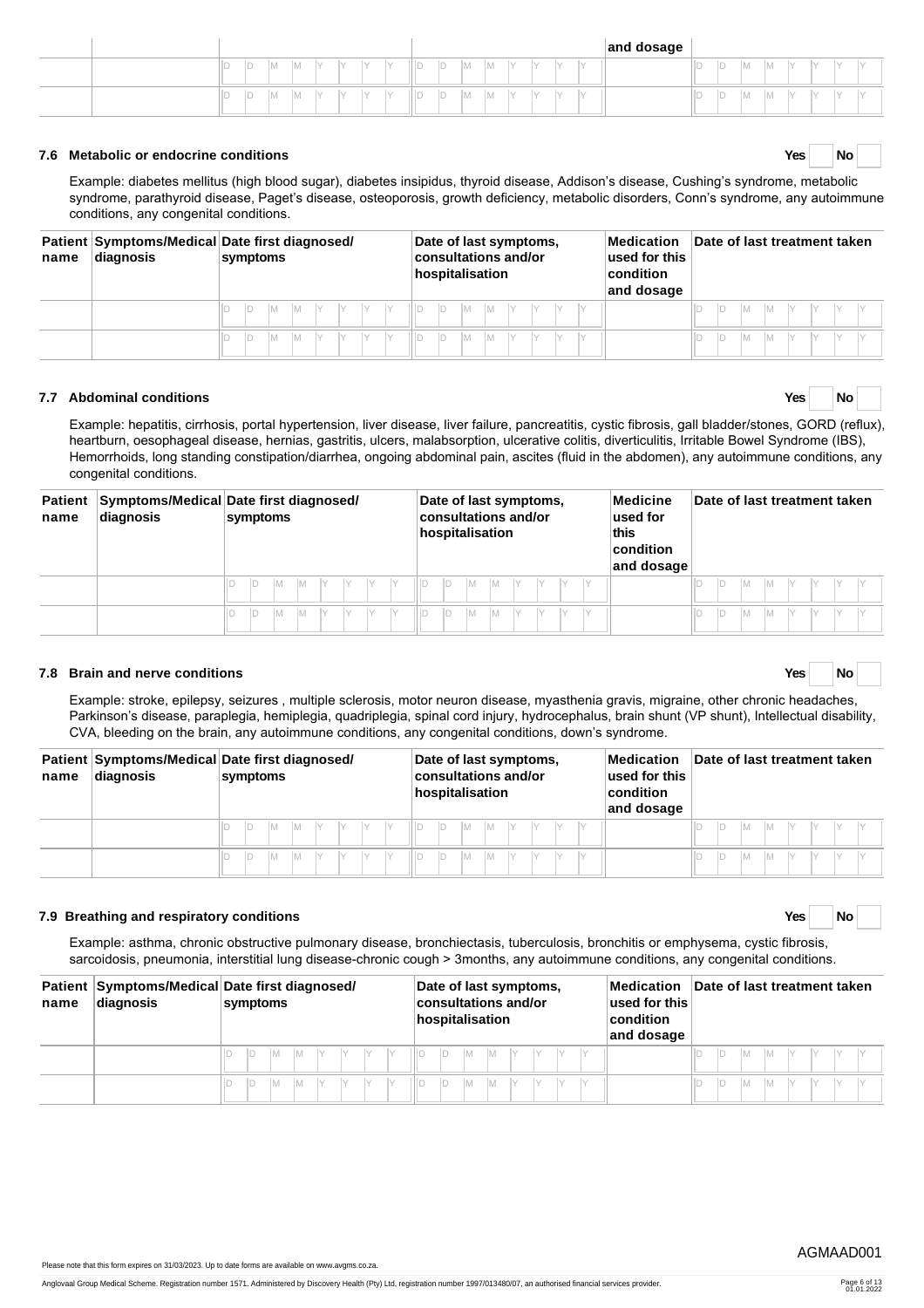### **7.10 Musculoskeletal (back, bone and muscle pain) Yes No**

Anglovaal Group Medical Scheme. Registration number 1571. Administered by Discovery Health (Pty) Ltd, registration number 1997/013480/07, an authorised financial services provider.

# Example: arthritis (any form), ongoing joint or muscular pain, ankylosing spondylitis, degenerative disc disease, scoliosis, kyphosis, spinal stenosis, gout, injury, physical disability, prosthesis, amputation, any autoimmune conditions, any congenital conditions.

| name | diagnosis | Patient Symptoms/Medical Date first diagnosed/<br>symptoms | Date of last symptoms,<br>consultations and/or<br>hospitalisation | $\blacksquare$ Medication<br>used for this<br>$ $ condition<br>and dosage | Date of last treatment taken |
|------|-----------|------------------------------------------------------------|-------------------------------------------------------------------|---------------------------------------------------------------------------|------------------------------|
|      |           |                                                            | IY.<br>- IY<br>IM.<br>- IM                                        |                                                                           | Iм                           |
|      |           | M                                                          | ID<br>M                                                           |                                                                           | M                            |

### **7.11 Kidney or urinary conditions including current or past dialysis Yes No**

Example: kidney failure, kidney stones, recurrent urinary infections, glomerulonephritis, nephrotic syndrome, polycystic kidney disease, urinary incontinence, neurogenic bladder, bladder infections, other bladder or kidney problems, any autoimmune conditions, any congenital conditions.

| name | diagnosis | Patient Symptoms/Medical Date first diagnosed/<br>symptoms | Date of last symptoms,<br>$ $ consultations and/or<br>hospitalisation | Medication<br>used for this<br>$ $ condition<br>and dosage | Date of last treatment taken |  |  |  |
|------|-----------|------------------------------------------------------------|-----------------------------------------------------------------------|------------------------------------------------------------|------------------------------|--|--|--|
|      |           | $\vee$<br>IY<br>M Y Y<br>IM.                               | IY .<br>M<br>M                                                        |                                                            | <b>IM</b><br>IY.<br>l M      |  |  |  |
|      |           |                                                            | iiid<br>IM.<br>IM.                                                    |                                                            | IM.<br>M                     |  |  |  |

### **7.12 Blood conditions Yes No**

Example: deep vein thrombosis, anaemia, polycythaemia vera, blood clotting diseases, leukaemia, lymphoma, pulmonary embolus, haemophilia, haemochromatosis and other bleeding disorders, any autoimmune conditions, any congenital conditions.

| name | diagnosis | Patient Symptoms/Medical Date first diagnosed/<br>symptoms | Date of last symptoms,<br>consultations and/or<br>hospitalisation | Medication<br>used for this<br>condition<br>and dosage | Date of last treatment taken  |  |  |  |
|------|-----------|------------------------------------------------------------|-------------------------------------------------------------------|--------------------------------------------------------|-------------------------------|--|--|--|
|      |           | M Y Y Y Y Y                                                | $ M Y Y Y$<br>D<br>II D<br><b>M</b>                               |                                                        | Y<br>IM.<br>IM.<br>IY.<br>IY. |  |  |  |
|      |           | <b>M</b>                                                   | ШD<br>IM.                                                         |                                                        | IМ<br>IY<br><b>IM</b>         |  |  |  |

### **7.13 Eye conditions Yes No**

Example: cataract, keratoconus (cross linkage), corneal ulcer, uveitis, glaucoma, squint, ptosis, retinopathy, macular degeneration, cornea transplant, eye surgery, blurred vision, eye infections, blindness (partial or full), retinal detachment, any autoimmune conditions, any congenital conditions.

| name | diagnosis | Patient Symptoms/Medical Date first diagnosed/<br>symptoms | Date of last symptoms,<br>consultations and/or<br>hospitalisation | Medication<br>used for this<br>$ $ condition<br>and dosage | Date of last treatment taken |
|------|-----------|------------------------------------------------------------|-------------------------------------------------------------------|------------------------------------------------------------|------------------------------|
|      |           | $ M Y Y X X $                                              | M<br>IY.<br>$\Vert D$<br>IM.                                      |                                                            |                              |
|      |           |                                                            | IM<br>M                                                           |                                                            |                              |

### **7.14 Ear, nose and throat (ENT) and dentistry conditions Yes No**

Example: otitis media (middle ear infection), otitis externa (ear canal infection), hearing problems, hearing aid, cochlear implant, tonsillitis, adenoiditis, vertigo, deafness, sinus problem, nasal surgery, dental treatment or dental surgery, any autoimmune conditions, any congenital conditions.

| Patient Symptoms/Medical Date first diagnosed/<br>Medicine<br>Date of last treatment taken<br>Date of last symptoms,<br>consultations and/or<br>$\sf l$ used for<br>∣diaqnosis<br>symptoms<br>name<br>this<br>hospitalisation<br>$ $ condition<br>and dosage |
|--------------------------------------------------------------------------------------------------------------------------------------------------------------------------------------------------------------------------------------------------------------|
|--------------------------------------------------------------------------------------------------------------------------------------------------------------------------------------------------------------------------------------------------------------|

AGMAAD001

| Yes |  | Nο |  |
|-----|--|----|--|
|-----|--|----|--|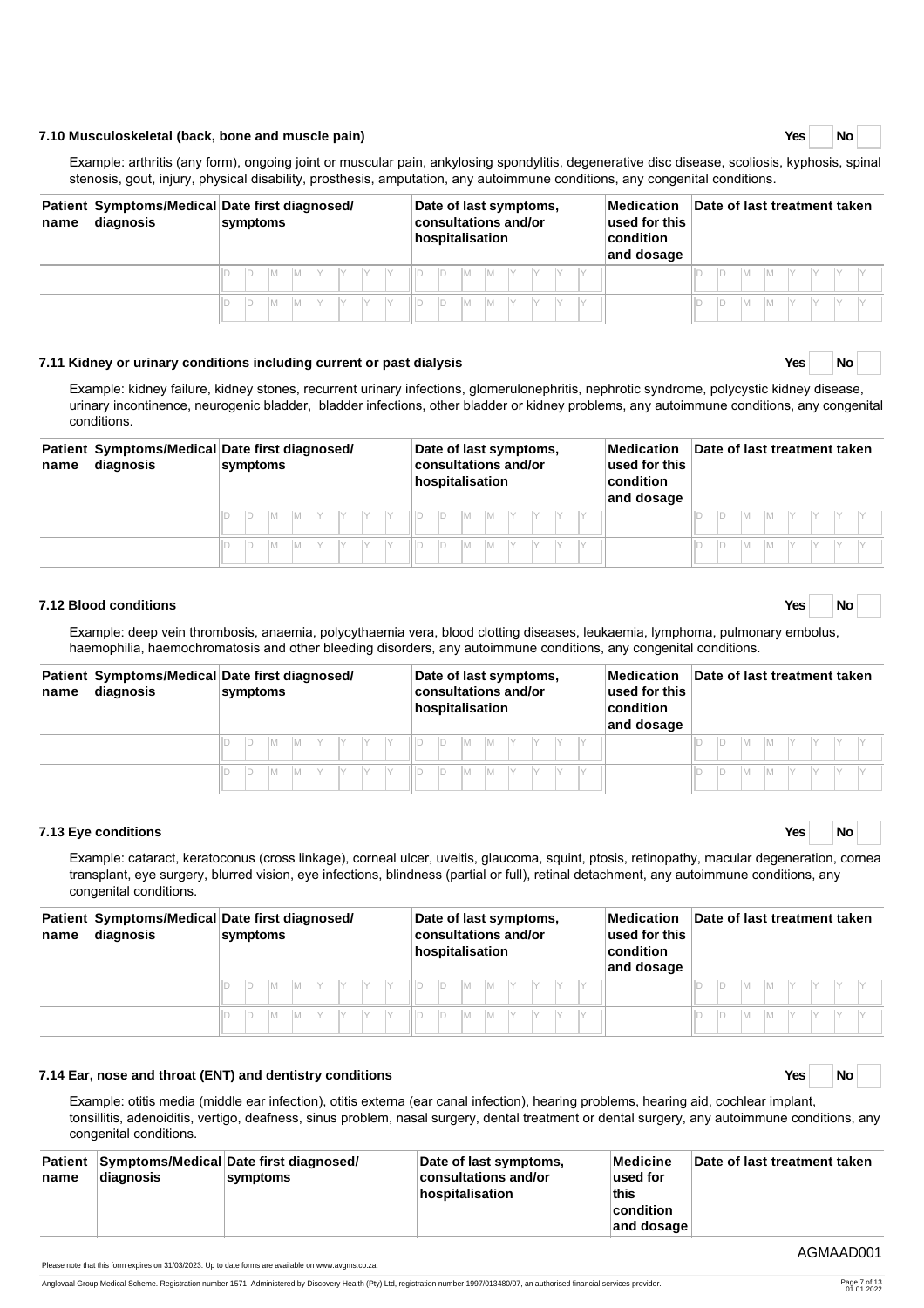|  |  |  |  |  |  |  |  |  |  |   |  | D  D  M  M  Y Y Y Y |  |
|--|--|--|--|--|--|--|--|--|--|---|--|---------------------|--|
|  |  |  |  |  |  |  |  |  |  | D |  | $ M M X Y Y X Y$    |  |

#### **7.15 Male urogenital conditions Yes No**

Example: prostate disorders, urogenital defects, varicocele, undescended testes, phimosis, urinary incontinence, retention, infertility ,any autoimmune conditions, any congenital conditions.

| name | diagnosis | Patient Symptoms/Medical Date first diagnosed/<br>symptoms | Date of last symptoms,<br>consultations and/or<br>hospitalisation | Medication<br>used for this<br>$ $ condition<br>and dosage | Date of last treatment taken |  |  |  |  |  |  |  |  |
|------|-----------|------------------------------------------------------------|-------------------------------------------------------------------|------------------------------------------------------------|------------------------------|--|--|--|--|--|--|--|--|
|      |           | IY<br>IY                                                   | IY<br>М                                                           |                                                            |                              |  |  |  |  |  |  |  |  |
|      |           |                                                            | M                                                                 |                                                            | ID                           |  |  |  |  |  |  |  |  |

# **7.16 Are any of your dependants expecting surgery or planning hospitalisation or treatment in the next 12 months or have they been admitted to hospital in the last 12 months? Yes No**

| name | diagnosis | Patient Symptoms/Medical Date first diagnosed/<br>symptoms | Date of last symptoms,<br>$ $ consultations and/or<br>hospitalisation | <b>Medication</b><br>used for this<br>$ $ condition<br>and dosage | Date of last treatment taken |  |  |  |  |  |  |  |
|------|-----------|------------------------------------------------------------|-----------------------------------------------------------------------|-------------------------------------------------------------------|------------------------------|--|--|--|--|--|--|--|
|      |           | IY<br>IY.                                                  | IM.<br>IY .<br>IM.                                                    |                                                                   |                              |  |  |  |  |  |  |  |
|      |           |                                                            | IM.<br>IY.<br>IY                                                      |                                                                   |                              |  |  |  |  |  |  |  |

# **7.17 Have any of your dependant/s received medical advice or treatment for symptoms not diagnosed by a medical professional, in the last 12 months before this application? Yes No**

| name | diagnosis | Patient Symptoms/Medical Date first diagnosed/<br>symptoms | Date of last symptoms,<br><b>consultations and/or</b><br>hospitalisation | Medication<br>used for this<br>condition<br>and dosage | Date of last treatment taken            |  |  |  |  |  |  |  |  |
|------|-----------|------------------------------------------------------------|--------------------------------------------------------------------------|--------------------------------------------------------|-----------------------------------------|--|--|--|--|--|--|--|--|
|      |           | M Y Y Y                                                    | <b>M</b><br>III D<br>IM                                                  |                                                        | Y <br><b>IM</b><br>$\mathsf{M}$<br>IY . |  |  |  |  |  |  |  |  |
|      |           | IY.<br>IM.<br>IM.                                          | IV.<br>IIID<br>IV<br>IM.<br>IM                                           |                                                        | $\vee$<br>IM.<br>IV<br>1M               |  |  |  |  |  |  |  |  |

# **7.18 Have any of your dependants been diagnosed with or received treatment for, any condition not mentioned in the questions above, in the last 12 months before this application? Yes No**

| name | diagnosis | Patient Symptoms/Medical Date first diagnosed/<br>symptoms |  |  |  |           | Date of last symptoms,<br>consultations and/or<br>hospitalisation |    |     |             | Medication<br>used for this<br>condition<br>and dosage | Date of last treatment taken |  |  |    |          |  |  |  |  |
|------|-----------|------------------------------------------------------------|--|--|--|-----------|-------------------------------------------------------------------|----|-----|-------------|--------------------------------------------------------|------------------------------|--|--|----|----------|--|--|--|--|
|      |           |                                                            |  |  |  | M Y Y X Y |                                                                   | ID |     | M M Y Y Y Y |                                                        |                              |  |  | Iм | <b>M</b> |  |  |  |  |
|      |           |                                                            |  |  |  |           |                                                                   |    | IM. | IM Y        |                                                        |                              |  |  | Iм | IM.      |  |  |  |  |

# **HIV and AIDS**

You do not need to disclose the HIV status of your dependant/s on this form if you do not feel comfortable doing so. However if one or more of your dependant/s, are HIV-positive, you or they must call us on 0860 100 693, within seven working days from the date we activate their Anglovaal Group Medical Scheme membership. We treat this information in the strictest confidence. If one or more of your dependant/s is HIV positive it is in your dependant/s' best interests to register on the HIVCare Management Programme. A 12-month condition specific waiting period may apply to this condition and any related conditions. If you do not let us know about your HIV status within 7 working days of your membership being active, we may end your Anglovaal Group Medical Scheme membership.

# **Anglovaal Group Medical Scheme – Privacy Statement How we will process and disclose your personal information and communicate with you**

### **How we will process and disclose your personal information and communicate with you**

# **Definitions**

**The Scheme** refers to the Anglovaal Group Medical Scheme, registration number 1571, registered with the Council for Medical Schemes.

**Administrator** refers to Discovery Health (Pty) Ltd, registration number 1997/013480/07, an authorised financial services provider, the administrator and managed care organisation for the Scheme and a subsidiary of the Discovery Limited (registration number 1999/007789/06).

**Competent person** means anyone who is legally competent to consent to any action or decision being taken for any matter concerning a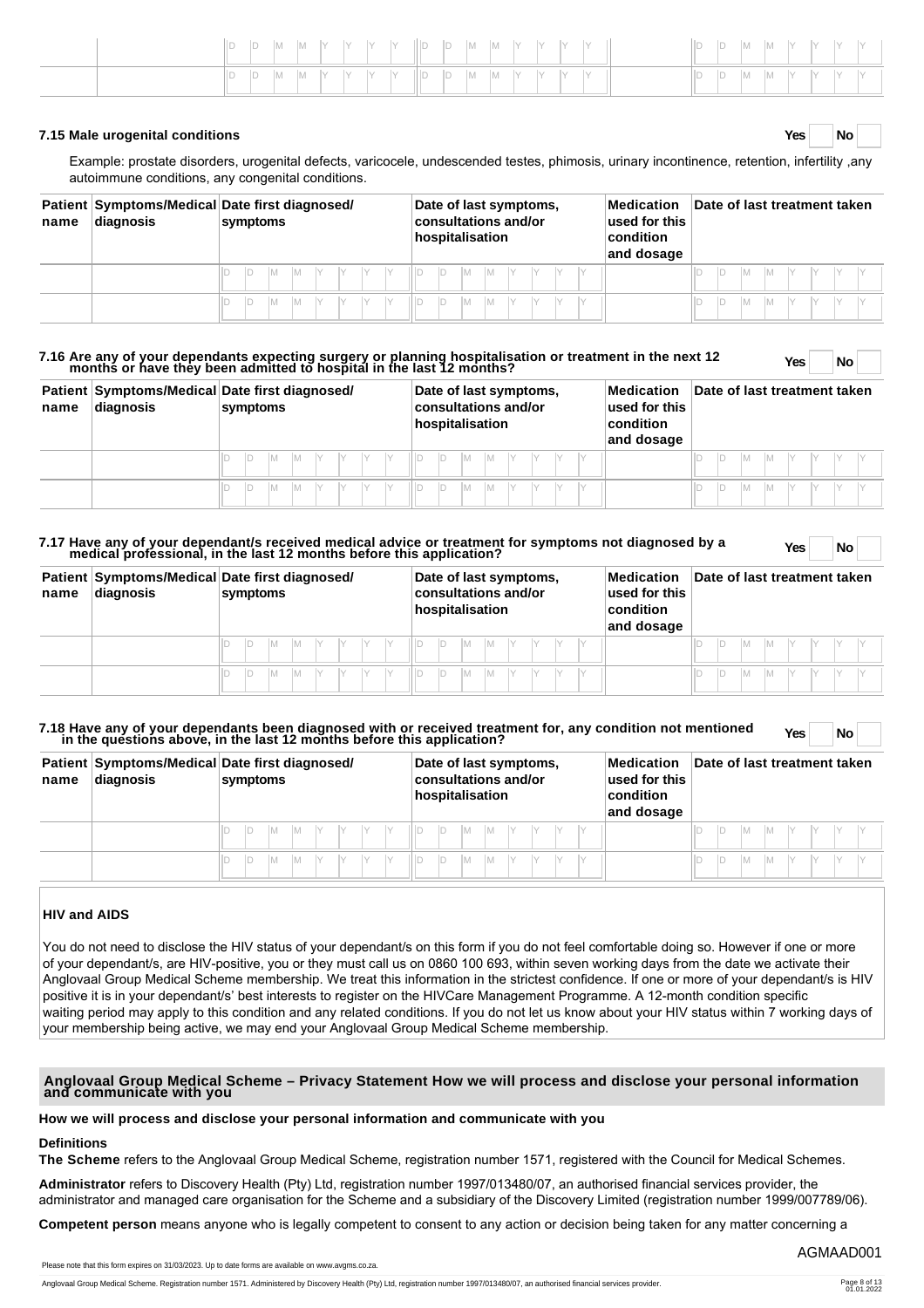member or dependant, for example a parent or legal guardian.

**Process(ing) (of) information** means the automated or manual activity of collecting, recording, organising, storing, updating, distributing and removing or deleting personal information.

**We or our or us** refers to the Scheme.

You or your refer to the member and your registered dependants on your medical scheme plan.

Your personal information refers to all personal information the Scheme or the Administrator has processed relating to you or persons who are related to you or under your authority (as may become relevant depending on the context). Your personal information includes:

- financial information;
- information about your health, race or ethnic origin, biometrics;
- your gender or sex;  $\bullet$
- vour age:
- unique identifiers such as your identity number or contact numbers; and
- addresses.
- 1. When you engage with the Scheme and Administrator, you trust us with personal information about yourself, your family, and your dependants. We are committed to protecting your right to privacy.
- 2. The purpose of this Privacy Statement is to set out how we collect, use, share and otherwise process your personal information, in a manner that is compliant, ethical, and adheres to industry best practice and applicable protection of personal information legislation as enacted from time to time.
- 3. We have a duty to take all reasonably practicable steps to ensure that your personal information as processed by us is complete, accurate, not misleading, and updated on a regular basis. To enable this, we will always endeavour to obtain personal information from you directly. Where we are unable to do so, we will make use of verifiable independent third party data sources, such as your employer.
- 4. You have the right to object to the processing of your personal information and have a choice whether or not to accept these terms and conditions. However, it is important to note that the Scheme and Administrator require your acceptance of these terms and conditions and consent to process your personal information for purposes of your medical scheme membership, otherwise we cannot activate and service your medical scheme membership.
- 5. The Scheme and Administrator will keep your personal information confidential. You may have given us this information yourself, or we may have collected it from other sources. If you share your personal information with any third parties, we will not be responsible for any loss suffered by you or your employer (where applicable).
- 6. You understand that when you include your spouse and/or dependants on your application, we will process their personal information for the activation of their benefits and to pursue their legitimate interests. By submitting your dependants' personal information, you confirm that you are duly authorised to share such information with us. We will process their information for the purposes set out in this Privacy Statement.
- 7. Each party accepts responsibility to the extent that the processing activities of personal information fall under the control of that party and agrees to indemnify the other party/ies against any loss or damage, direct or indirect, that a member may suffer because of any unauthorised use of the member's personal information or if a breach of the member's personal information should occur, but only if the processing of that personal information is controlled by that party.
- 8. If you are giving consent for a person under 18 (a minor) you confirm that you are a competent person and that you have authority to give their consent for them.
- 9. You agree that the Scheme and Administrator may process your personal information for, inter alia, the following purposes:
	- 9.1. the processing and activation of your application for membership and for the administration of your health plan;
	- 9.2. the provision of managed care services to you on your health plan;
	- 9.3. the provision of relevant information to a contracted third party who requires this information in order to provide a healthcare service to you on your health plan;
	- 9.4. to analyse risks, trends and profiles;
	- 9.5. to share your personal information with external health providers for the purposes of evaluating certain clinical information, in the event that you require medical treatment;
	- 9.6. to share your information with relevant regulatory bodies as required by operation of law.
		- Examples of this include:
			- 9.6.1. Obtaining and sharing your personal information from and with other relevant sources, including medical practitioners and contracted service providers; health information exchanges; and further processing of such information to consider your membership application, to conduct underwriting or risk assessments, or to assess and value a claim for medical expenses. We may (at any time and on an on-going basis) verify with the relevant sources that your personal information is true, correct and complete;
			- 9.6.2. If you have joined as a member of an employer group, getting information from and sharing information with your employer that is relevant to your application for membership with due regard to considerations of confidentiality in respect of your state of health;Communicating with you about any changes in your health plan, including changes to your contributions or changes to the benefits you are entitled to on your health plan.
- 10. If a third party asks the Scheme and Administrator for any of your personal information, we will share it with them only if:
	- 10.1 you have already given your consent for the disclosure of this information to that third party; or
	- 10.2 we have a legal or contractual duty to give the information to that third party; or
	- 10.3 we need to share it with them for risk analytical or fraud detection, prevention or recovery purposes; or
	- 10.4 the information is de-identified to such an extent that it cannot be re-identified again.
- 11. You consent and agree that:
	- we may process your information, including personal information, to adhere to South African Legislative reporting obligations and to perform transaction monitoring activities;
	- we may communicate such personal information to local Regulatory Bodies if any legislative reportable matters are identified.
- 12. The Scheme and the Administrator may provide your personal information to any other entity within the Discovery Ltd with whom you or your dependant/s already have a relationship, or where you or your dependant/s have applied for a product, service or benefit from such entity, in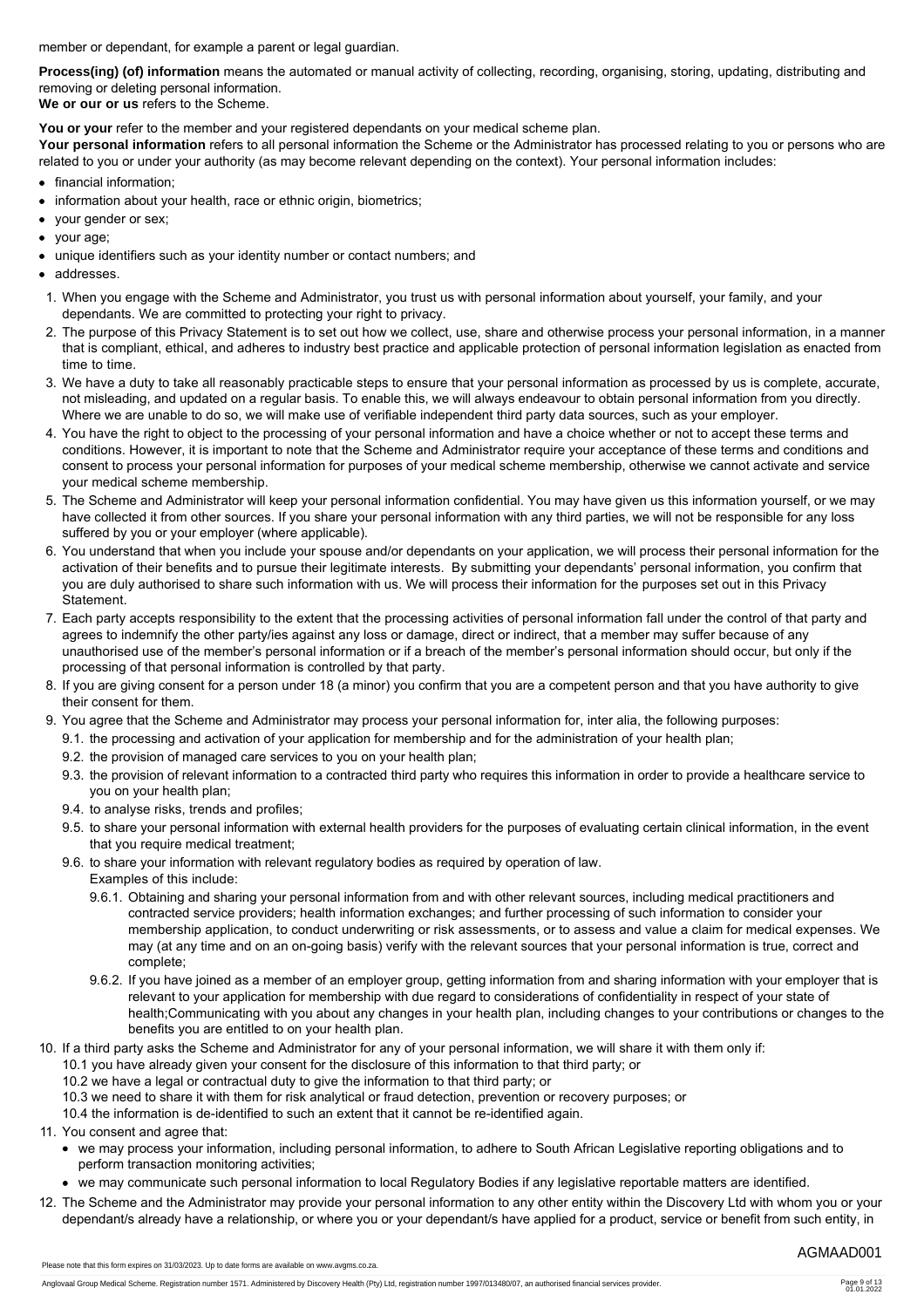both cases only where you have given your consent to such other entity to obtain information from the Scheme or the Administrator. This information will be provided for the administration of your or your dependant/s products or benefits with other entities within Discovery Ltd, and for fraud detection, prevention or recovery purposes.

- 13. You may opt out of direct Electronic Marketing by:
	- 13.1 Logging into your profile on www.discovery.co.za or the Discovery App; and
	- 13.2 Following the unsubscribe prompts on the electronic marketing communication received.

We will store your personal information for the purpose of actioning this request and action it as soon as reasonably possible.

14. The Scheme and Administrator may share and combine your personal information for any one or more of the following purposes:

- market, statistical, and academic research; and
- to customise our benefits and services to meet your needs.

Information about you may be shared with third parties such as academics and researchers, including those outside South Africa. We ensure that all data about you that is shared with such third parties will be made anonymous to the extent possible and where appropriate. Note also that personal information will be made available to such third party only if that third party has agreed to abide by strict confidentiality protocols that we require. If we publish the results of any academic research, you will not be identified by name.

If we want to share your personal information for any other reason, we will do so only with your permission.

- 15. By accepting this privacy statement, you authorise the Scheme and Administrator to obtain and share information for purposes of risk analysis, tracing, and any related purposes.
- 16. The Scheme and Administrator have the right to communicate with you electronically about any changes to your health plan, including changes to your contributions or changes to the benefits to which you are entitled on your health plan.
- 17. We may process your information using automated means (without human intervention in the decision making process) to make a decision about you or your application for any product or service. You may query the decision made about you.
- 18. The Scheme and Administrator have a duty to keep you updated about any matters relevant to you from time to time. The Scheme and Administrator may communicate with you about these.
- 19. You have the right to know what personal information the Scheme and Administrator holds about you. If you wish to receive this information please complete an 'Access Request Form', attached to the PAIA manual, on [avgms.co.za](http://www.avgms.co.za) and specify the information you would like. We will take all reasonable steps to confirm your identity before providing details of your personal information.

We are entitled to charge a fee for this service and will let you know what it is at the time of your request.

- 20. You agree that the Scheme and Administrator may keep your personal information until you ask us to delete or destroy it, subject to our legal right to retain it. You have the right to ask us to update, correct or delete your personal information, unless the law requires us to keep it for the pursuit of our legitimate business purpose. Where we cannot delete your personal information, we will take all practical steps to deidentify it.
- 21. If you wish to ask us to update, correct or delete your personal information please complete the Request for Deletion or Correction of Information Form available at https://www.discovery.co.za/corporate/privacy /.
- 22. Where the Scheme and Administrator are required by law to collect and keep personal information, we shall do so. We are required to collect and keep personal information in terms of the following laws:
- Medical Schemes Act, 1998
- The Consumer Protection Act, 2008
- The Protection of Personal Information Act, 2013
- Electronic Communications and Transactions Act, 2002
- Promotion of Access to Information Act, 2002
- Legislation specific to Discovery Health (Pty) Ltd only:
- Financial Advisory and Intermediary Services Act, 2002
- Companies Act, 2008

23. You agree that the Scheme and Administrator may transfer your personal information outside South Africa:

- if you give us an email address that is hosted outside South Africa; or
- for processing, storage or academic research; or
- to administer certain services, for example, cloud services.

When we share your information with a person (or company) outside South Africa, we will require of such person (or company) to treat your information in a manner that complies with the data protection requirements of that country and at least with the same level of protection as we are obliged to do in South Africa. If the Scheme becomes involved in a proposed or actual amalgamation or merger, acquisition or any form of sale of any assets, we have the right to share your personal information with third parties in connection with the transaction. In the case of such an event, the new entity will have access to your personal information. The terms of this Privacy Statement will continue to apply.

- 24. The Scheme or Administrator may change this Privacy Statement at any time. The most updated version will always be available on [avgms.co.za.](http://www.avgms.co.za)
- 25. If you believe that the Scheme or Administrator have used your personal information contrary to this Privacy Statement, you have the right to lodge a complaint with the Information Regulator. However, we encourage you to first follow our internal complaints process to resolve the complaint or contact the Information Officer at privacy@discovery.co.za. If, thereafter, you feel that we have not resolved your complaint adequately kindly contact the Information Regulator at: JD House |27 Stiemens Street | Braamfontein |Johannesburg |PO Box 31533 |Braamfontein |Johannesburg |2001 | [PAIAComplaints@inforegulator.org.za](mailto:PAIAComplaints@inforegulator.org.za) and [POPIAComplaints@inforegulator.org.za](mailto:POPIAComplaints@inforegulator.org.za)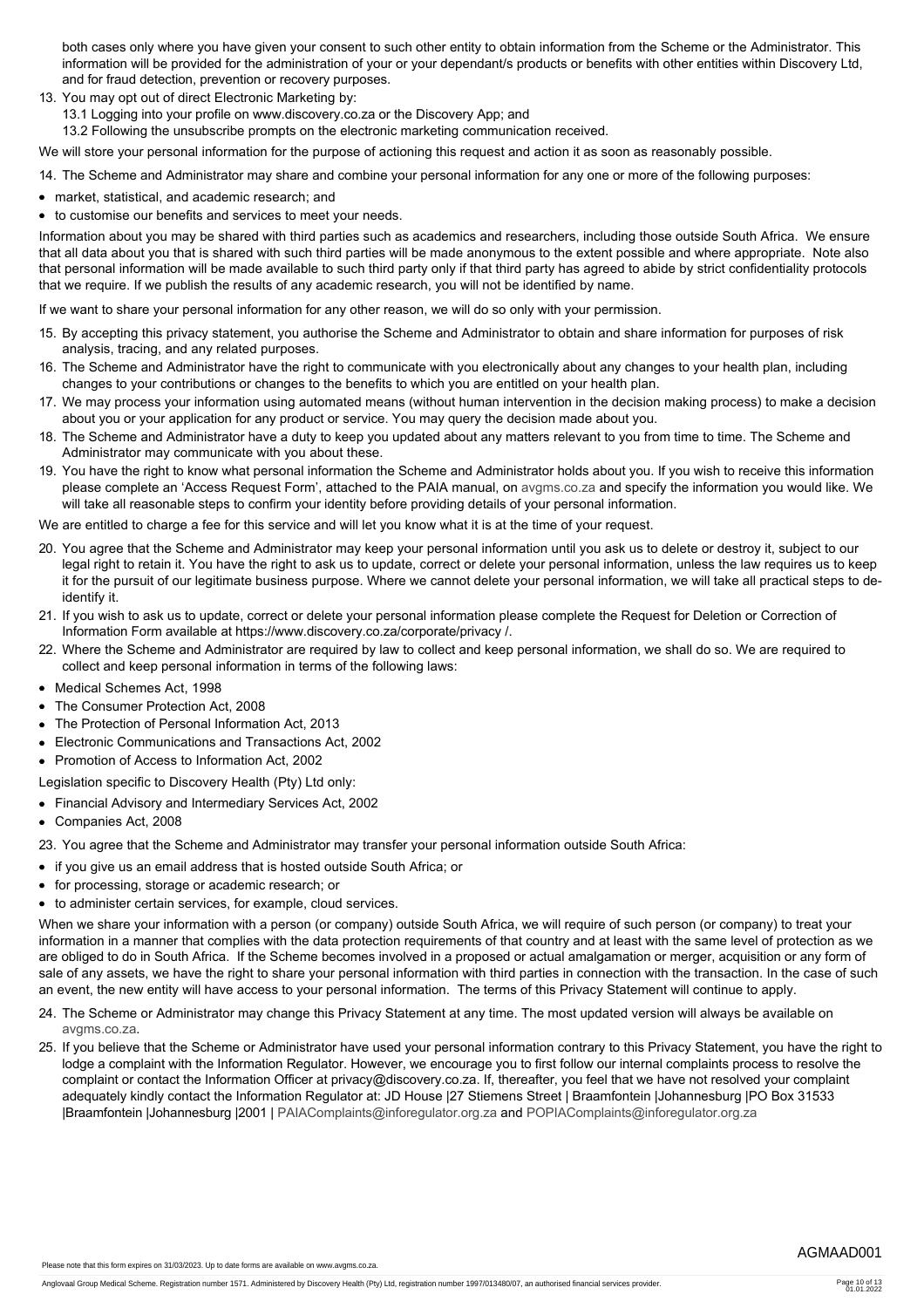### **8.1. Who "we" are**

The Anglovaal Group Medical Scheme (referred to as 'the Scheme'), registration number 1571, registered with the Council of Medical Schemes, Discovery Health (Pty) Ltd, registration number 1997/013480/07, the administrator and managed care organization for The Anglovaal Group Medical Scheme , and an authorised financial services provider.

## **8.2. Rules for membership**

Rules for membership are the rights and responsibilities for your membership of the Anglovaal Group Medical Scheme. They may change from time to time. You may ask us for a copy at any time. When you sign this application, you confirm that you have read and understood the rules and you agree that you and those you apply for membership for will be bound by them. Please speak to us if there is anything you do not understand. Where applicable, you also acknowledge and confirm that your employer contact person may communicate with us on this application and your membership of the Anglovaal Group Medical Scheme. You give permission that we can share your medical information and other relevant personal information about you and your dependants with your employer contact. The information will be shared so that he or she can help us, if necessary, while we process your membership application. Please speak to us if there is anything you do not understand.

### **8.3. Who you are applying for**

You may apply to join the Anglovaal Group Medical Scheme on your own or together with other people – your spouse, your partner and people who are financially dependent on you. To be treated as financially dependent for this application, a dependant must earn an income of less than what is stated in the Anglovaal Group Medical Scheme rules, or you must have a legal responsibility to provide for them financially.

We might ask you to provide proof of financial responsibility. You will be called the principal member or main member in our future communications to you.

### **8.4. Acting for others**

### **You confirm you have the right to act for others**

By signing this document, you confirm that:

8.4.1. You have the right to apply for membership and to act for those you apply for in any matter relating to this application.

8.4.2. You have received permission from your spouse and any dependants over 18 to act for them in any matter relating to this application.

# **8.5. Getting and giving information**

## **You must give true, correct and complete information**

To consider your application for membership, the Anglovaal Group Medical Scheme must learn more about you and those you apply for. Information about you and those you apply for must be true, correct and complete. This includes the details you give in this application form and in future dealings with us. It is important that you tell us about any medical condition, symptom or illness relating to you or those you apply for, even if you do not consider it relevant to your application. We may ask those you apply for who are 18 and older for more information about themselves.

### **Anglovaal Group Medical Scheme and Discovery Health (Pty) Ltd may record calls**

We may record telephone conversations with you and with those you apply for.

The recordings and all information we get during the recordings will be processed and kept as required by law.

### **Your legal address**

We will send documents to you at the address you indicated as the communication channel you prefer to be contacted on. If it is necessary to send you any legal notices or summonses, our legal team will serve these at the physical address you have given, or at any other address you have given us. It is your responsibility to make sure we have the correct address for you.

# **Anglovaal Group Medical Scheme and Discovery Health (Pty) Ltd may get information from other relevant sources**

To consider an application for membership or a claim for medical expenses, you agree that we can get information about you and those you apply for from other relevant sources. These include any entity that is part of Discovery Limited, medical practitioners, financial advisers, credit bureaus or industry regulatory bodies. We may (at any time and on an ongoing basis) verify with the parties mentioned in this section that the information you give on this application and in respect of any matter pertaining to that arose during your membership of the Anglovaal Group Medical Scheme, is true, correct and complete. You give your permission that we may get any information that is relevant to your application and for ongoing servicing of your membership from your employer.

# **Tell Discovery Health (Pty) Ltd and Anglovaal Group Medical Scheme about changes right away**

You have to tell us in writing if any of the information you gave in your application for membership changes between the day you sign this document and the day your membership starts. This includes information about your health and the health of those you apply for. We need advance notice of any administrative changes such as cancellation of membership, as we do not accept backdated changes.

# **When the Anglovaal Group Medical Scheme may cancel your membership**

The Anglovaal Group Medical Scheme may cancel any memberships immediately and keep any contributions paid, if you and those you apply for:

8.5.1. Do not give us information that later turns out to be relevant to this application.

- 8.5.2. Give us any information that is not true, correct and complete.
- 8.5.3. Do not tell us about any relevant changes (including about your health and the health of those you apply for) between the day you sign this document and the day cover starts.

# **8.6. About becoming a member**

Anglovaal Group Medical Scheme might not pay for certain expenses immediately The Anglovaal Group Medical Scheme may have waiting periods that apply in certain circumstances. This means there may be a set time period before Anglovaal Group Medical Scheme starts paying for any general or specific medical conditions. Please speak to us to find out if waiting periods apply to your membership and the memberships of those you apply for.

# **Resign from current medical schemes when accepted**

It is illegal to be a member of more than one medical scheme at the same time. You and those you apply for must resign from your current medical schemes when you receive notice from the Scheme by letter, email or SMS telling you that you and those you apply for have been accepted.

Please note that this form expires on 31/03/2023. Up to date forms are available on www.avgms.co.za.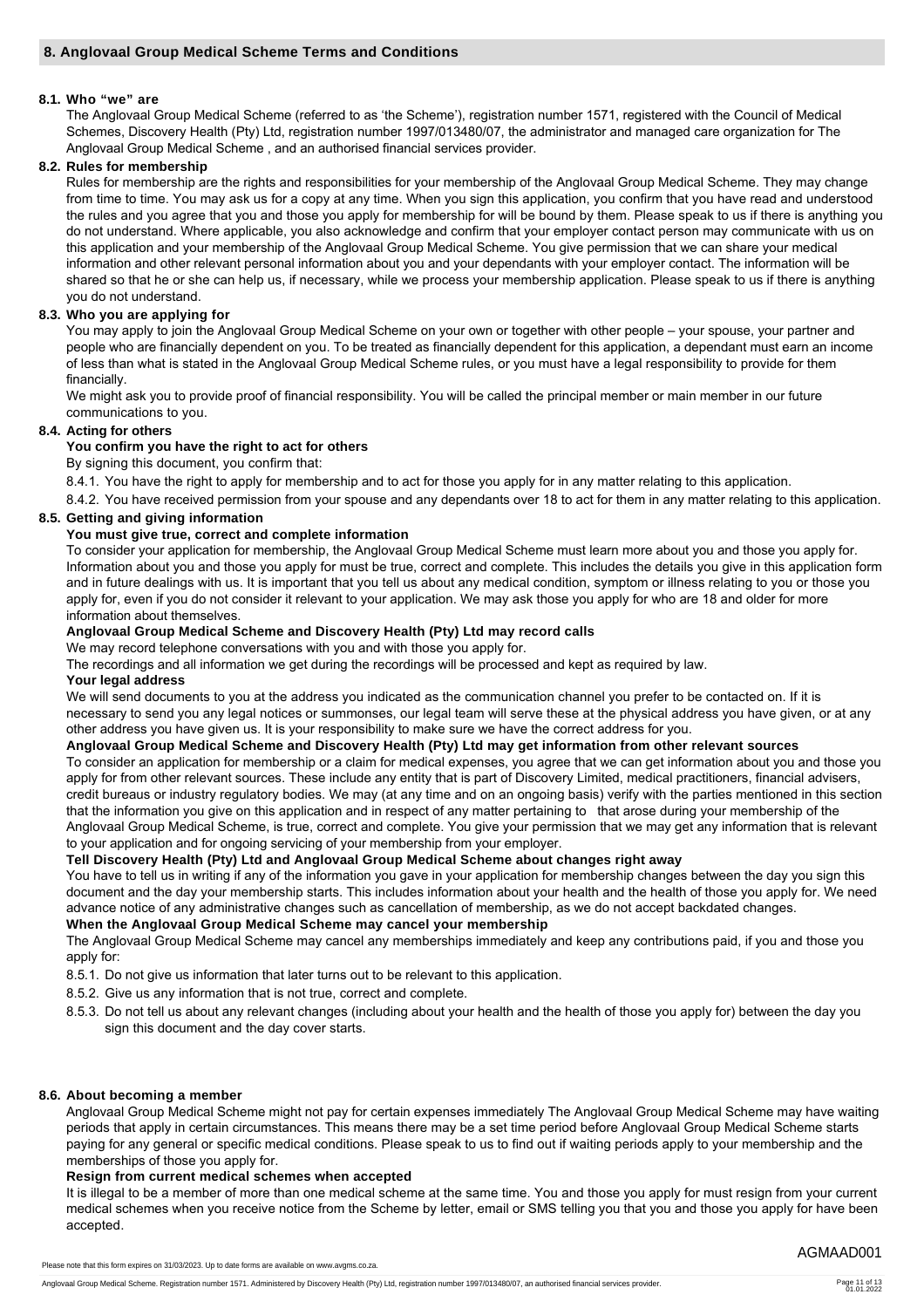### **You must make sure contributions are paid on time**

As the main member of the Anglovaal Group Medical Scheme, you are responsible for making sure your contributions and the contributions of those you apply for are paid on time every month.

# **8.7. Repaying money owed to the Scheme**

Anglovaal Group Medical Scheme has the right at any time to collect from you any amount that you owe to the Scheme. We will notify you if there is any amount that you owe to the Scheme.

## **You must repay any medical savings owing if you leave the Anglovaal Group Medical Scheme**

When you become a member, you may have money available in advance to use for medical expenses during the year. This money is made available in an account called the Medical Savings Account. If you leave the Anglovaal Group Medical Scheme before the year is up, you must repay the portion of the Medical Savings Account you have used that is more than you have paid back to the Anglovaal Group Medical Scheme over the year. By signing this form, you agree that any money you owe to the Scheme may be deducted from any future claim payment amounts that are due to be paid to you.

| Signature of main<br>applicant        |                                                                                                                                                             | D <br>Date | M M Y Y Y Y |
|---------------------------------------|-------------------------------------------------------------------------------------------------------------------------------------------------------------|------------|-------------|
|                                       | The main applicant must sign and date any changes.<br>Please do not sign an incomplete application form<br>confirm the information is accurate and complete |            |             |
| Signature of previous<br>main member* |                                                                                                                                                             |            |             |
|                                       | *If previous main member's signature cannot be obtained, please state reason.                                                                               |            |             |